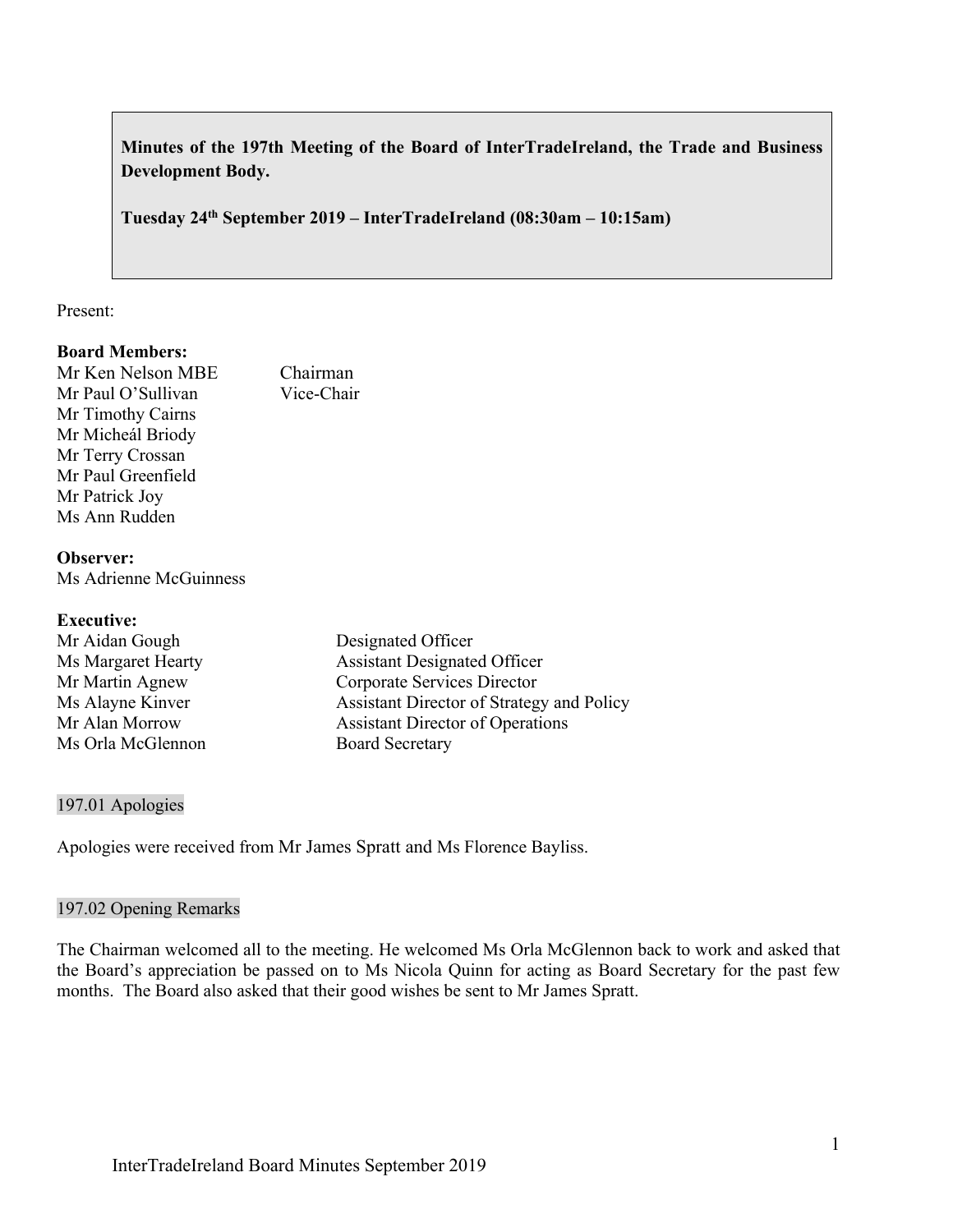#### 197.03 Conflict of Interest

The Chairman asked members to declare any conflicts of interest relating to today's agenda. Mr Nelson declared a potential conflict of interest arising from his position as CEO of LEDCOM, which is a member organisation of Enterprise Northern Ireland and is involved in the delivery of the Co-Innovate programme. Mr Briody also declared a potential conflict of interest arising from his position as CEO of Silver Hill Foods which is involved with the Co-Innovate programme. Mr Greenfield declared a potential conflict of interest arising from his position as a member of the Peace IV Working Group and as Board member of East Border Region Ltd, which is involved in the delivery of the Co-Innovate programme. Ms Ann Rudden declared a potential conflict of interest arising from her position as founder and MD of Áine Hand Made Chocolates which is a participant on the Co-Innovate programme.

No other conflicts were declared.

#### 197.04 Approval and Authorisation of the  $27<sup>th</sup>$ August 2019 Board Minutes

The minutes of the 27<sup>th</sup> August 2019 Board meeting were agreed as a true record of the meeting and were approved by the Board and authorised by the Chairman.

#### 197.05 Matters Arising

Mr Gough advised that all matters arising from the August 2019 Board meeting would be addressed during and following the Board meeting.

### 197.06 Chairman's Business

The Chairman reported that he had recently attended an SEUPB Interreg Va event in Scotland which provided a great networking opportunity. He also advised that he is due to attend Belfast's first Female Investment event organised by the Ulster Bank and an Interreg Va Sustainable Conference in Dublin on behalf of InterTradeIreland.

#### 197.07 Designated Officer Report

Mr Gough informed the meeting that Brexit activities continue to dominate the landscape and the Executive are supporting businesses to take action to prepare for all eventualities. He updated the Board on the various meetings and committees he had attended recently. Mr Gough reported that the Executive continue to monitor our own Day One Planning preparations in both a deal or no deal scenario. An InterTradeIreland taskforce including the Policy Research Manager, Ms Kerry Curran, the Communications Manager, Ms Eimear Fitzpatrick and the Brexit Manager, Ms Deirdre Maguire continue to work at pace and the Body's reaction to the Brexit situation has been widely commended.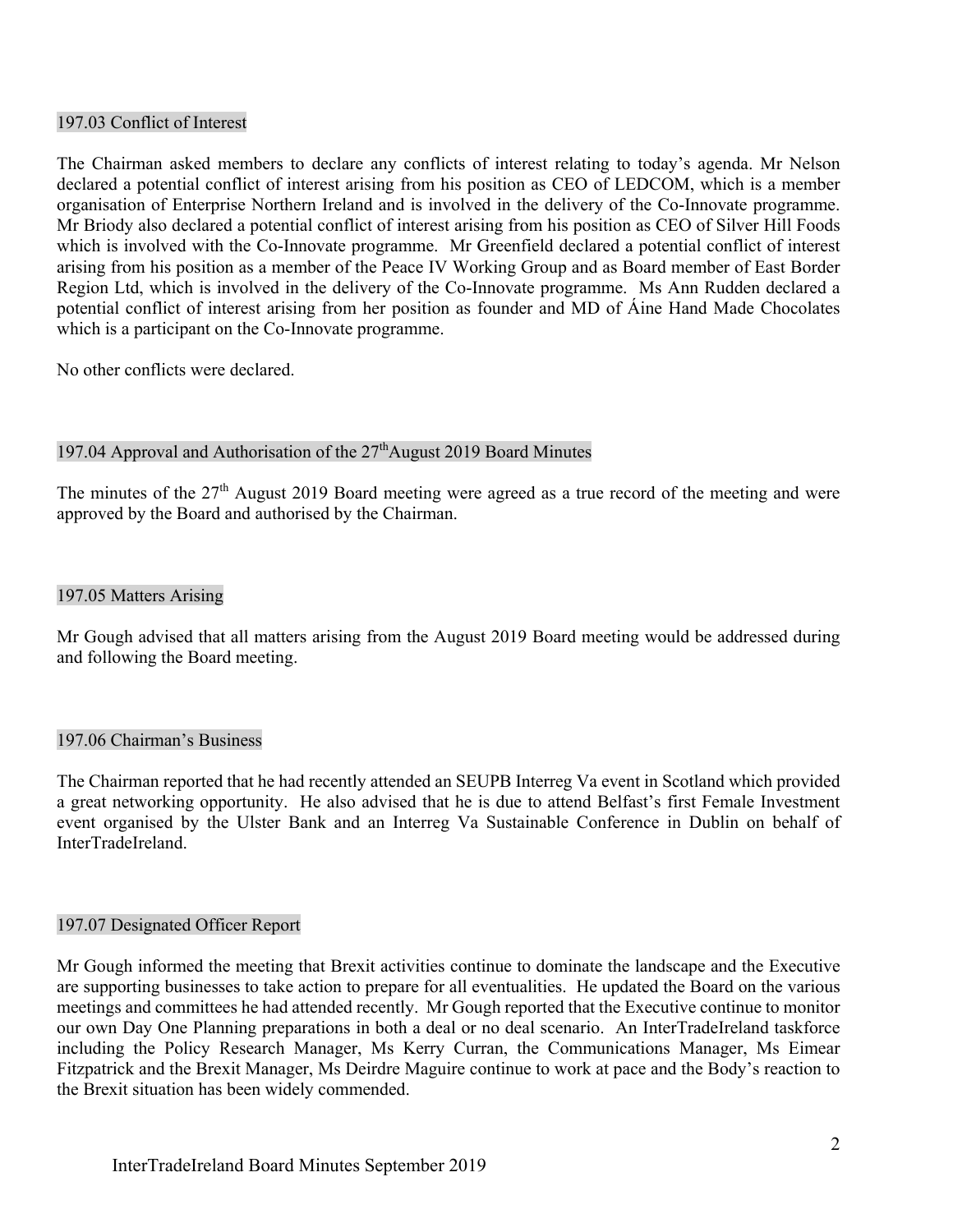Mr Gough informed the Board of a new piece of research which models the UK Governments schedule of tariff rates to be applied on a temporary basis in the event of a no deal exit from the EU. Research now shows that the overall average tariff being faced by exporters from Ireland to Northern Ireland is down to 1.45% compared to potential increases of 17.5% if the UK had adopted the EU level of tariffs. In contrast, trade from Northern Ireland to Ireland with the EU tariff schedule applied would increase prices by 15.8% on average. Mr Gough advised that the majority of this tariff effect for Northern Ireland would be on the Dairy and Beef sectors. The Chairman complimented the Executive on providing this evidence based information.

Mr Gough reported that he had positive discussions with DBEI officials and the Body's new corporate strategy will align with key government objectives and should contribute to the wider government targets.

The Board were advised that a draft report from the Northern Ireland Public Services Ombudsman (NIPSO) had been received. Mr Gough informed the Board that he has provided a response which accepts the findings and recommendations of the draft report subject to changes in specific areas. Mr Gough also pointed out that we had already taken action in many of the points raised in the report and reiterated our strong commitments and record of ensuring the highest standards of public sector governance and service.

The Chairman thanked Mr Gough for his update and the Board noted the Designated Officer's report.

### 197.08 Board Sub Committee Reports

### *Innovation Sub Committee Report*

Mr O'Sullivan reported back from the Innovation Sub Committee meeting held on 27<sup>th</sup> August 2019. Fifteen new FUSION applications and one B2B project were considered by the Sub-Committee, all of which were approved. He reported on the high quality of applications from a variety of sectors.

The Board noted the Innovation Sub Committee report and the Chairman thanked Mr O'Sullivan for his update.

### *Trade Sub Committee Report*

Mr Joy reported back from the Trade Sub Committee meeting held on 27<sup>th</sup> August 2019. He advised that fifteen new Acumen applications had been considered. Twelve projects were approved, two were deferred and one was rejected due to the high risk of displacement and reseller/distributor concerns. Mr Joy highlighted the good screening process resulting in fewer rejections of Acumen applications.

The Board noted the Trade Sub Committee report and the Chairman thanked Mr Joy for his update.

### 197.09 For Consideration, Discussion and Noting.

### *Operations Directorate Progress and Activity Report*

Ms Hearty presented the Operations Directorate Progress and Activity Report. She advised that the last quarter was a particularly busy period in terms of outreach events and other Brexit and programme related activities.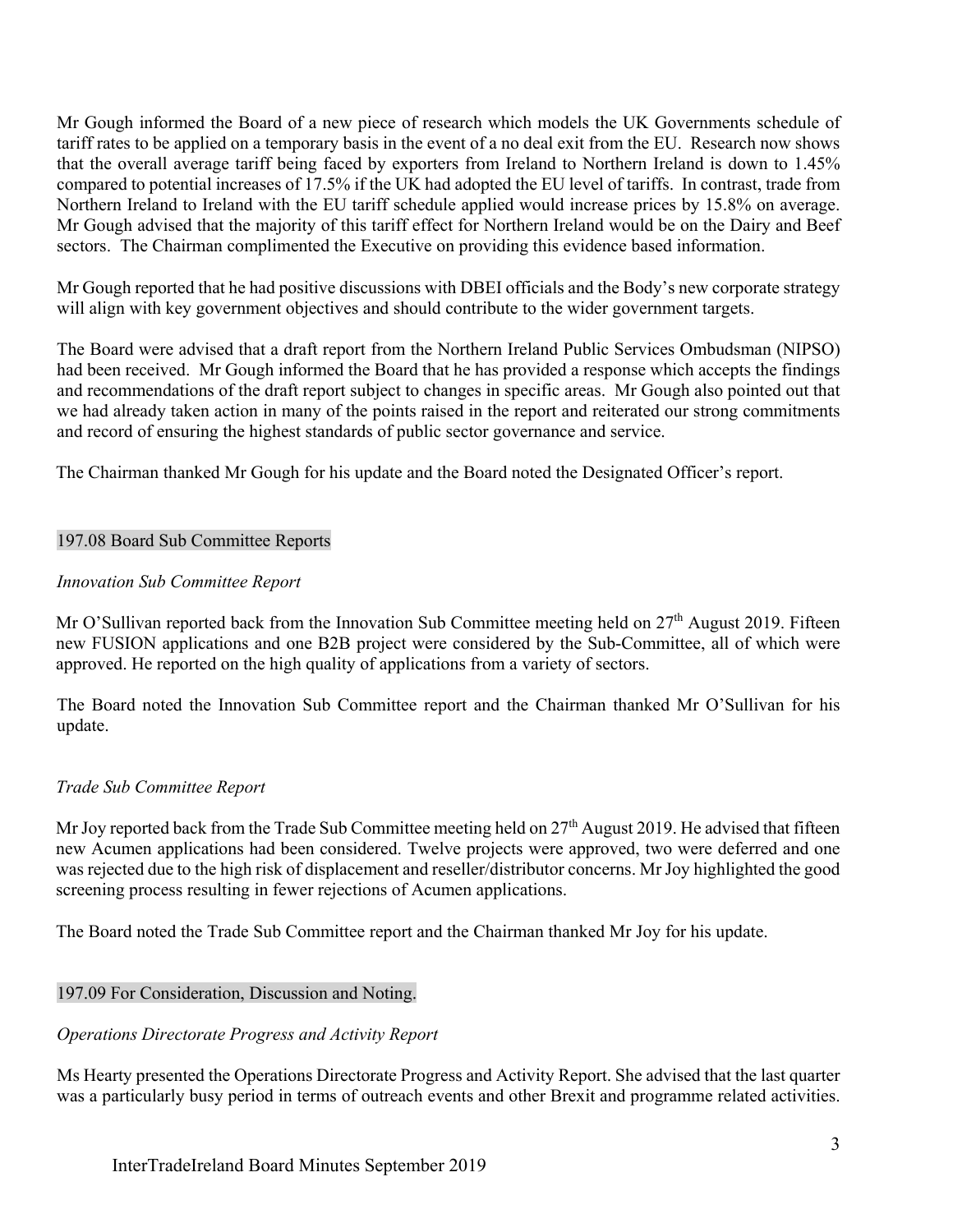Attendance by InterTradeIreland staff at the Ploughing Championships in Carlow was highlighted. The Brexit Advisory Service reported increased activity including a significant increase in invitations to external Brexit events. Applications for the planning voucher doubled in the month of August. Ms Hearty advised that recruitment for additional Brexit staff is currently underway under fixed term contracts. The Brexit Bite Size messaging campaign was recently launched and feedback to date has been very positive. Telephone Brexit enquiries have risen sharply and the team are building up a series of frequently asked questions. Ms Hearty updated the Board on the Dublin Brexit event on 5<sup>th</sup> November at which Mr Vincent Power is due to provide a keynote address and interpret the position at this date.

In August, our Go-2-Tender programme delivered a breakfast briefing in partnership with Kildare Chamber. Upcoming events in October include a large scale Supplier Engagement event with four Local Authorities in the greater Dublin area and Louth, Kildare, Meath and Wicklow on 1<sup>st</sup> October in the City West Hotel, Dublin. An OGP Facilities Management Category briefing event will be held on the 22<sup>nd</sup> October in Athlone. Ms Hearty advised that a number of internal training workshops have been arranged to upskill InterTradeIreland staff on topics including specification and terms of reference development, contract management and selection and evaluation.

Applications and approval for all trade programmes continue to meet or exceed targets and there continues to be a strong pipeline of applications which is being closely monitored by the Trade team.

A tender to engage a Networking and Co-ordination Manager for the Innova programme is currently on-going.

Ms Hearty reported that the 132 companies across the island submitted business plans to the 2019 Seedcorn Investor Readiness Competition. This compares with 82 submissions in 2018 and the competition is very highly regarded. The business plans are now being assessed by external business plan markers utilising a new on-line business marking portal which has proved very successful. The regional Seedcorn Competition winners are due to be announced on our website in the near future.

The Chairman complimented the Operations team on their work and targets achieved to date.

### *Co-Innovate Programme Update*

Mr Neil Ryan joined the Board meeting for this agenda item and provided an update on the progress made on the various strands of the Co-Innovate Programme. He advised of the new reporting format to the Board which now includes progress of the programme against the final output indicators. Due to the unforeseen impact of Brexit to the programme, a significant number of Strand 4 and Strand 5 companies are holding off proceeding with projects until a final Brexit outcome is known. SEUPB has granted the Co-Innovate programme a threemonth extension to the delivery deadlines and a further additional six-month extension to the programme will be reviewed by SEUPB at the October Steering Committee. Mr Ryan reported that SEUPB have now allowed direct entry to Strand 4, without having to complete the previous strands. This is due to the number of companies participating in earlier Strands who are not of the calibre to proceed to Strands 4 and 5. There is a concern that achieving Strand 4 targets may prove challenging without the proposed extension and plans are being put in place to mitigate against this.

The Board noted the Co-Innovate Programme report and the Chairman thanked Mr Ryan for his update.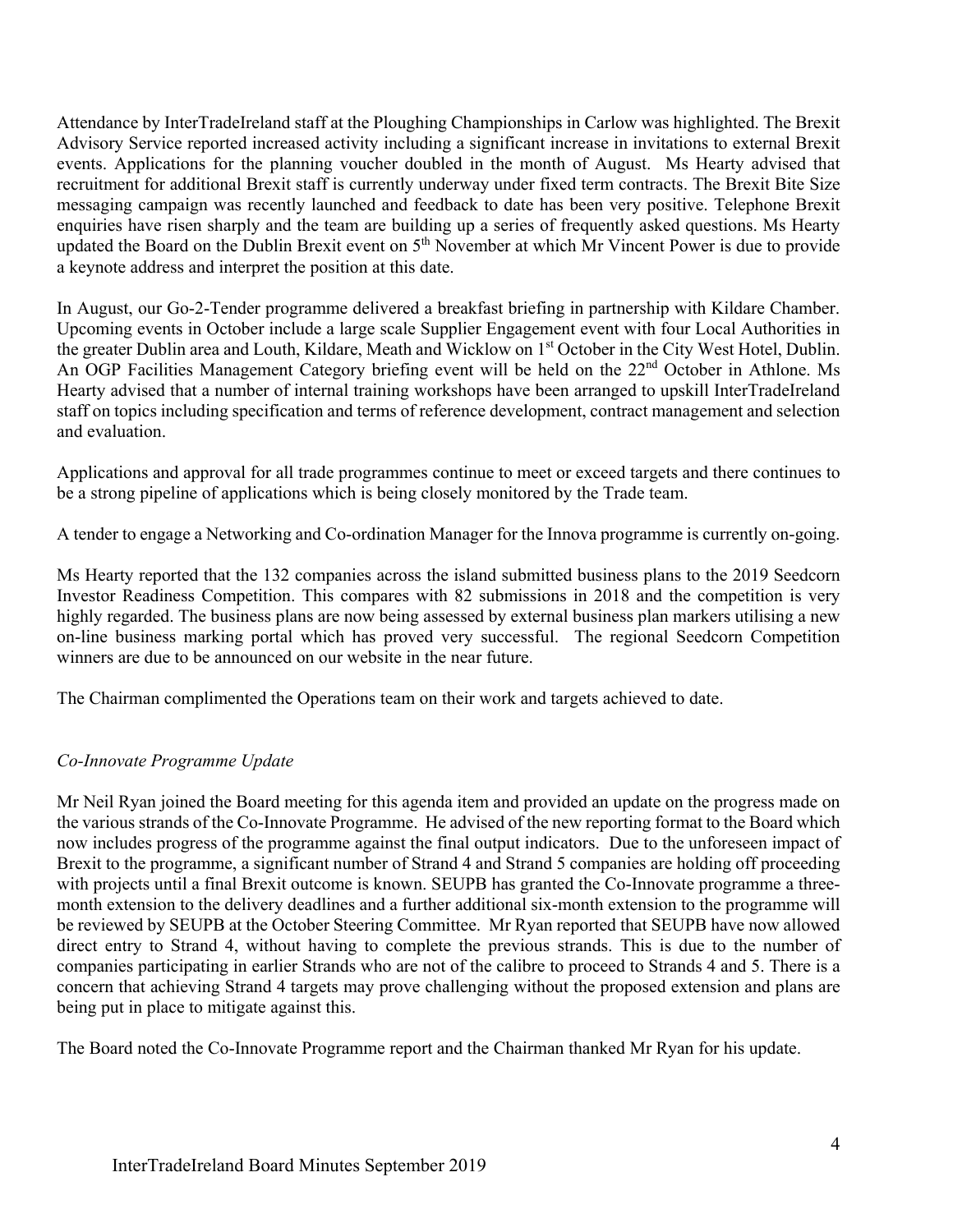### *Governance and Financial Matters*

Mr Agnew presented the Governance and Financial Matters report and advised that the 2018 financial statements and Annual Report would be laid in both jurisdictions before the end of this month. The internal auditors have commenced a review of the Body's implementation of GDPR regulations.

Mr Agnew provided an overview of the 2019 budgetary outturn to date and advised that spend was on target.

Mr Agnew advised of the 2019 Business Plan which has a total funding requirement of £12.6m, exclusive of pension payments as detailed in his Board report. The Board discussed the current funding arrangements and its effect on the Body's long term planning. This matter will be discussed again at the next Board meeting.

The Board noted the Governance and Financial Matters report. The Chairman thanked Mr Agnew for his report.

### *Tenders and Variations to Letters of Offer/Appointment*

Mr Agnew advised that Board permission was being sought to go to competitive tender for the procurement of Lead Generation Services for Trade Supports. The Board approved the request to go to tender for the procurement of Lead Generation Services Supports for Trade Supports for two years.

### *Communications Update*

Ms Eimear Fitzpatrick, Communications Manager joined the Board meeting for this agenda item.

Mr Agnew provided an update on recent Communications activity, including the new Brexit integrated marketing campaign which went live on  $26<sup>th</sup>$  August, comprising national and regional radio, media relations, print, outdoor and digital platforms to provide cross border traders with practical advice to get ready for Brexit. The campaign to date has generated positive media coverage.

New market research conducted by the Innovation team has shown a significant change in the way graduates perceive 'graduate programmes'. Mr Morrow advised that as a result the formerly known 'InterTradeIreland Graduate Programme' has been rebranded to the 'Career Boost Programme Connected by InterTradeIreland'. He stressed the importance of attracting and recruiting the right graduates in a very competitive market place. The InterTradeIreland advertising agency  $-$  Big Dog had presented a very impressive approach to the new campaign which is being launched today in UCD. The new name and imagery delivers a clear and concise message to the graduate; the programme will boost their career by connecting them with a real job and with real support.

Mr Agnew confirmed that plans for the 20-year event on 24<sup>th</sup> October are at an advanced stage. Invitations to the event have been sent. The MC for the evening and the panel of speakers has been confirmed. Minister Humphries DBEI and Mr Noel Lavery Permanent Secretary, DfE have confirmed their attendance.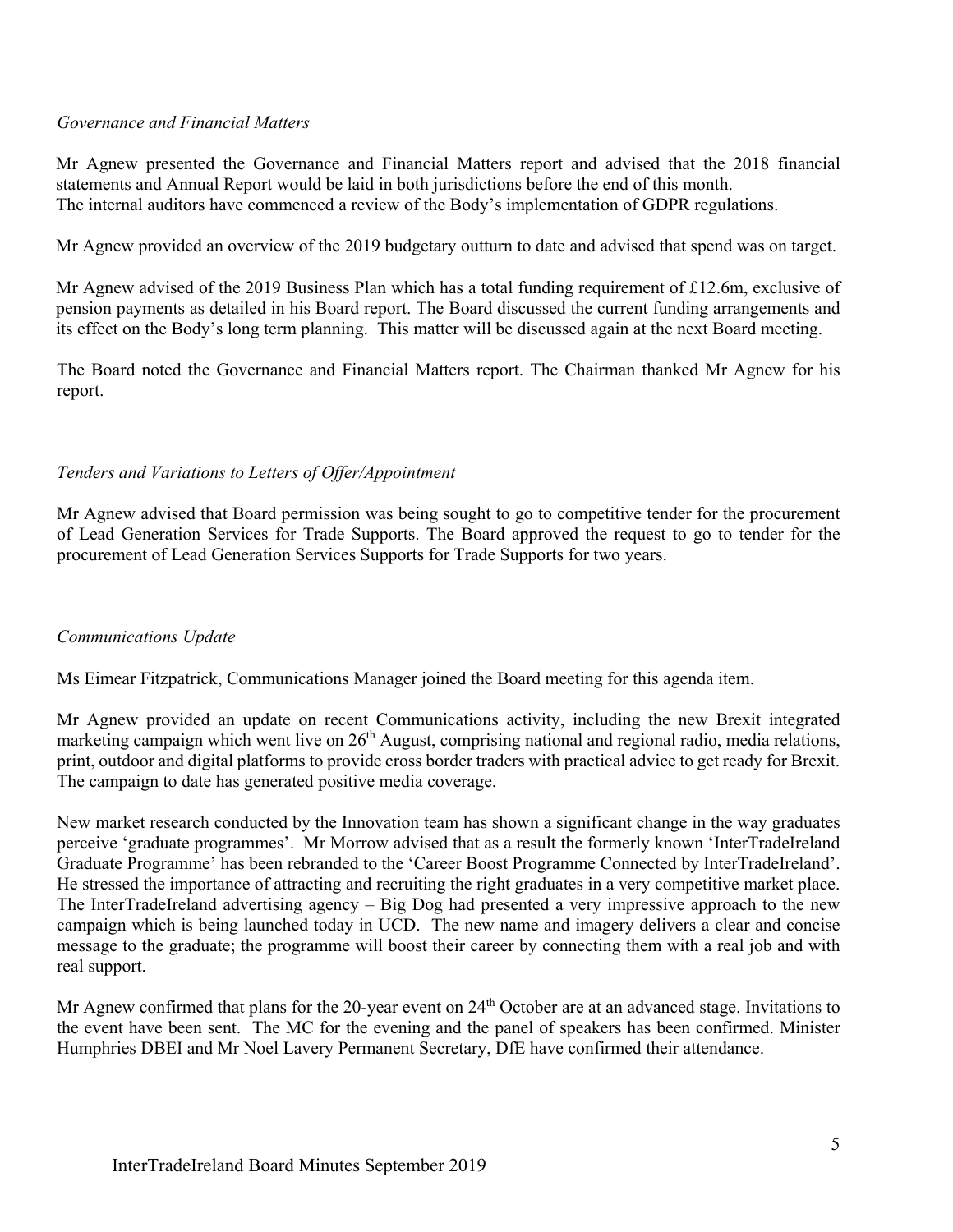Ms Fitzpatrick presented the format for the evening which will include a short video of highlights and achievements from InterTradeIreland's last 20 years. The Board discussed the event and it was agreed that Board members should be sent a short briefing note about the event.

The Board were asked to advise the Board Secretary if they would be attending the event. The Board noted apologies from Mr James Spratt and Mr Timothy Cairns.

The Board noted the Communications Report and the Chairman thanked Mr Agnew for his update.

# *Business Plan Budget Variance and Milestone Exception Report*

Ms Kinver presented the Business Plan Budget Variance and Milestone Exception Report and provided explanations for minor issues highlighted.

The Chairman thanked Ms Kinver for her report and the Board noted the Business Plan Budget Variance and Milestone Exception Report.

# *Draft Corporate Plan 2020-2022*

Mr Gough presented the final draft of the 2020-2022 Corporate Plan. He advised that the Corporate Plan identifies a number of key challenges and opportunities that the Body will face and is best positioned to address. These include – Brexit, SME productivity, helping businesses adjust to a low carbon economy, Industry 4.0, cluster development and extending supply and enhancing impact. Mr Gough reported that a new strategic delivery platform has been developed to meet these challenges that has been built on the twin pillars of trade and innovation, prioritises SME productivity, adjustment to a low carbon economy, Industry 4.0 and cross border cluster development. The Plan will focus on the bio economy, advanced technology and the health and life science sectors. This will be underpinned by developments in the areas of digitalisation, data analytics, customer focus and awareness and personal development. To fully implement the Plan, a budget of £12.5m per annum will be required.

The Board discussed the proposed plan and agreed that it captured previous Board discussions. It was suggested that Corporate Social Responsibility should be captured in the plan. Some changes to the layout, tone and flow of the plan were recommended. The importance of relevance to government strategies were highlighted. The Board commended the evidence based and informed approach to the plan which will deliver real value for businesses on the island. The Chairman thanked Board members for their engagement in the process. The Board endorsed the draft Corporate Plan with suggested refinements. Mr Gough advised that the Plan is unable to be published until all necessary approvals are in place.

The Chairman thanked Mr Gough and the team for their work in this area.

### *Brexit Update*

This agenda item was discussed as part of the Operations Directorate Progress and Activity Report.